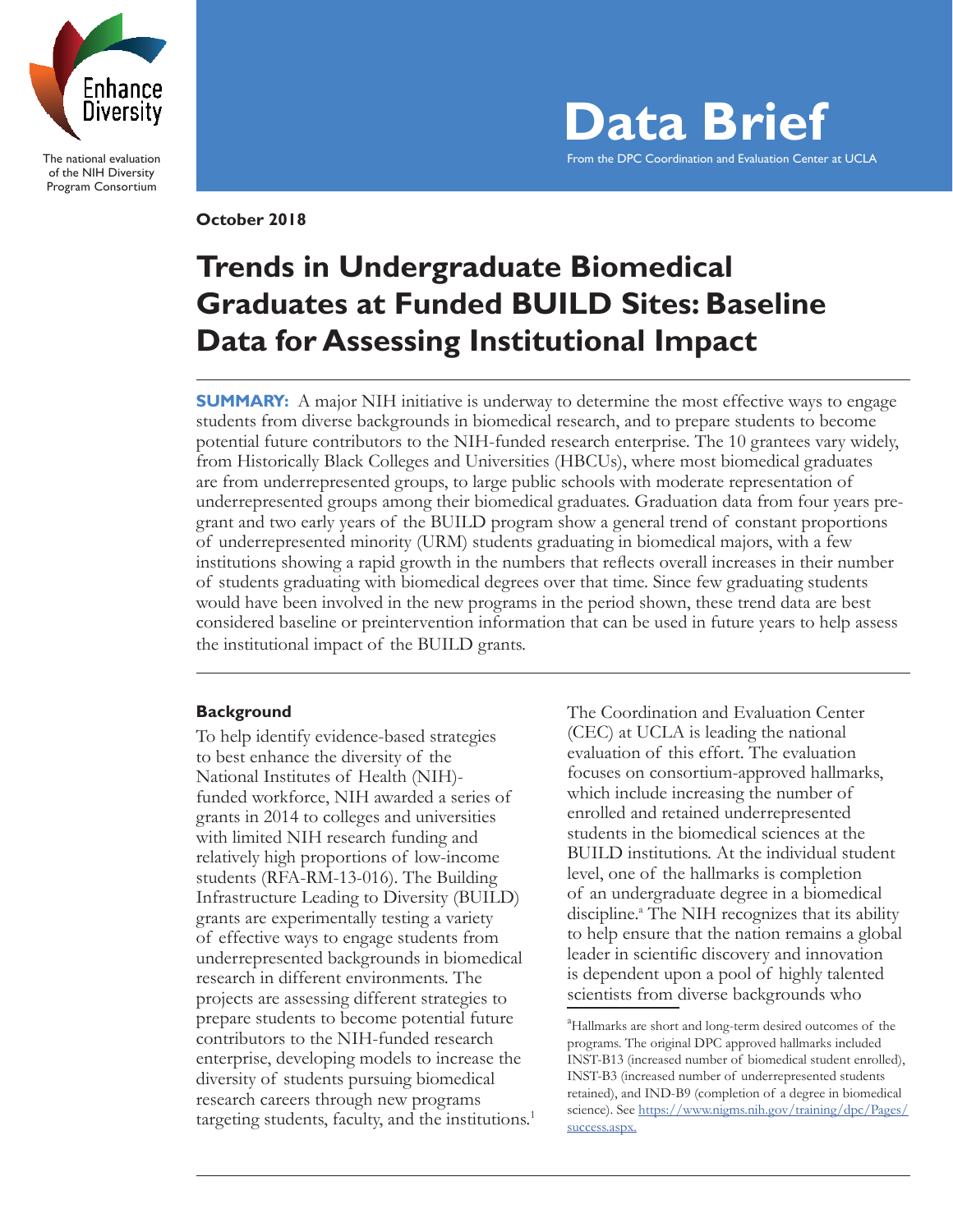

Source: Integrated Postsecondary Education Data System

will help to further NIH's mission. Currently underrepresented groups in the scientific workforce include certain racial and ethnic groups, persons with disabilities, and those with financial or educationally disadvantaged backgrounds.2 The CEC is in the process of collecting data on the full range of underrepresented and well-represented groups through a series of surveys of students and faculty under the umbrella designation of the "enhance diversity" evaluation. However, the most complete data available to assess undergraduate biomedical graduates at the institutional level is from the U.S. Department of Education's Integrated Postsecondary Education Data System (IPEDS). This source has institutional level data on the number and proportion of students graduating with bachelor's degrees who are from underrepresented minority (URM) groups for most colleges and universities across the country. URM in this analysis includes African Americans, Hispanics, American Indians/ Alaska Natives, Native Hawaiians and other Pacific Islanders<sup>2</sup>

#### **Baselines for Trend Analysis**

One approach to assessing institutional change uses interrupted time-series models.3 The analysis involves documenting trends in an outcome for multiple time points before an intervention and then observing any changes in the trend after the intervention. BUILD grants were made in late 2014 and programs enrolled their first students in 2015 at the earliest. Even for programs that included juniors, the first BUILD graduates would have been in 2016- 17, and those first cohorts were very small and would not have had a measurable impact on that graduating class.

In addition to improving the educational and research outcomes of individual students and faculty directly involved in the BUILD programs, one of the goals of the initiative is to foster institutional change. To the extent that this occurs, we might expect to see changes in campus-level biomedical graduation numbers and/or percent of underrepresented students graduating. The six-year trends in the charts above are preintervention baseline trends that can be followed in subsequent years to determine the impact of BUILD on the numbers or proportions of URM students who graduate in biomedical majors at the grantee sites.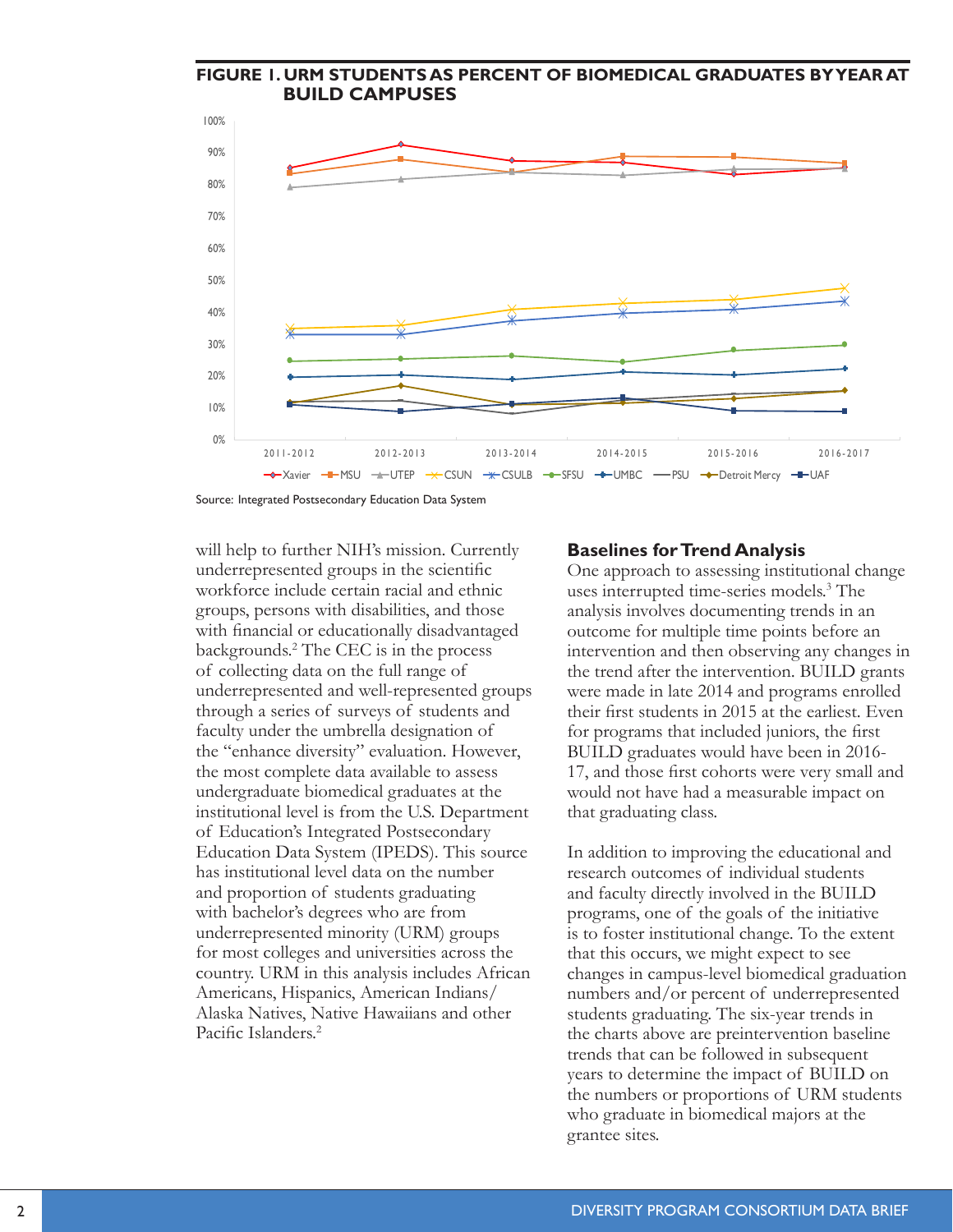## **FIGURE 2. NUMBER OF URM BIOMEDICAL GRADUATES BY YEAR AT BUILD CAMPUSES**



Source: Integrated Postsecondary Education Data System

## **Proportion of Biomedical Graduates from URM Groups Mostly Constant**

There was a wide range in the percent of graduates across BUILD institutions who are students from URM groups. During the preintervention period, the percentage of URM students among the biomedical graduates was generally the same during each year (Figure 1). Xavier and Morgan State University (MSU) are Historically Black Colleges and Universities (HBCUs) and already had very high percentages of URM students among their students graduating with biomedical majors. Similarly, the University of Texas at El Paso is a Hispanic-serving institution where most of their students, and therefore biomedical graduates, were Hispanic. The California State Universities at Northridge (CSUN) and Long Beach (CSULB) had student bodies that were each about half URMs, which was reflected in the composition of their biomedical graduates. The percent of biomedical graduates who were URM students was similar to the overall campus representation of URM students in the other campuses as well.

## **Numbers of URM Biomedical Graduates Constant with Some Exceptions**

Another important metric is the number of biomedical graduates who are URM students – especially for institutions that enrolled mostly URM students and where the percent cannot go higher. Improving the graduation rates of students in biomedical majors at those institutions, for example, would result in increased numbers of URM biomedical graduates. There was generally a consistent number of URM biomedical graduates over time at each institution before the implementation of BUILD programs, with the exceptions of CSUN and CSULB that show a near doubling in their numbers (Figure 2). In those two institutions, the numbers were consistent with a rapid growth in biomedical graduates overall. Similarly, UTEP had a modest increase in total biomedical graduates in the first years of this time series, which was reflected in the growing number of biomedical graduates who were URM students.